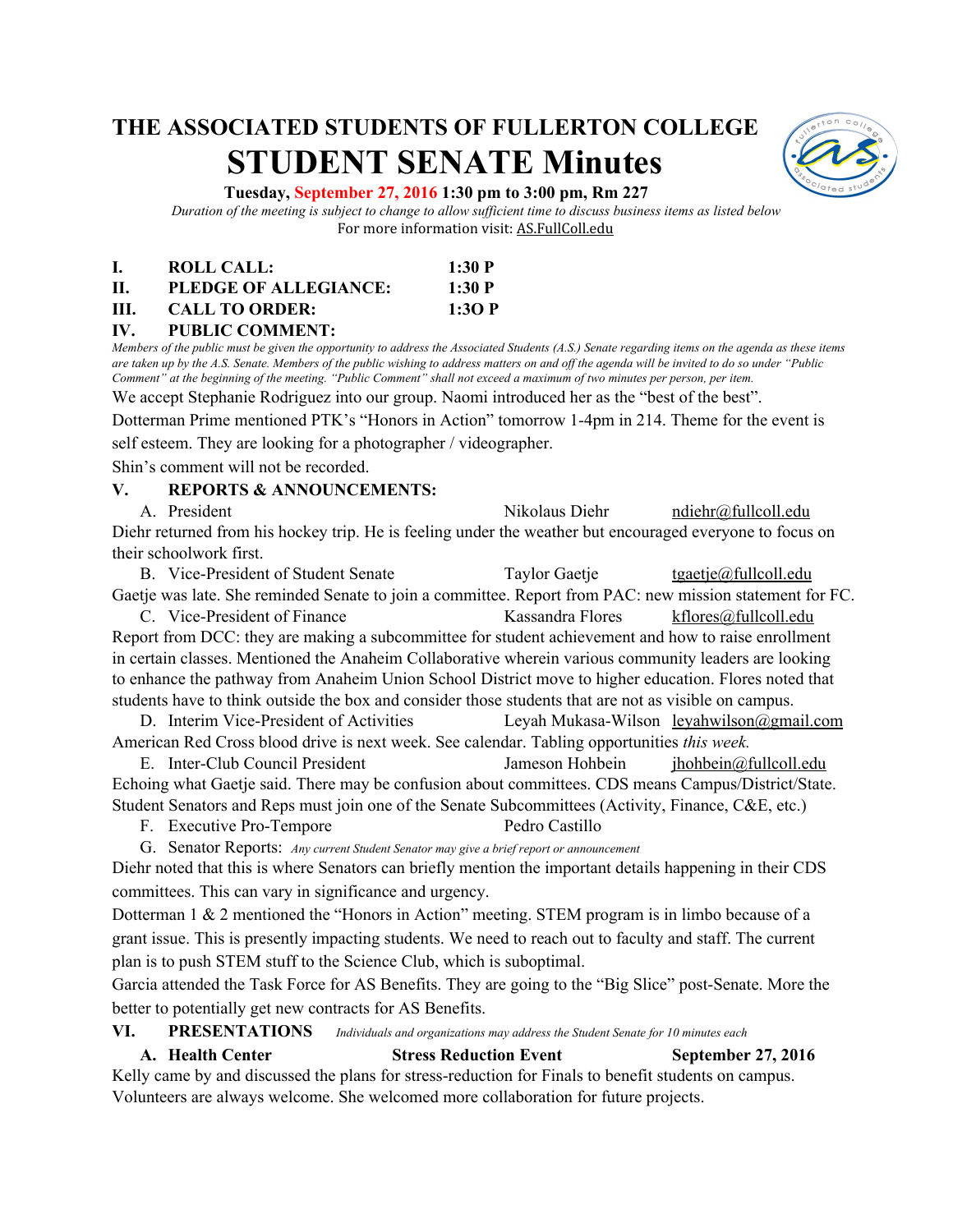|                                                                                                     | B. Chancellor & President Visit Dr. Marshall, Dr. Schulz                                |                                                                                                      | October 18, 2016                                                                                        |  |  |
|-----------------------------------------------------------------------------------------------------|-----------------------------------------------------------------------------------------|------------------------------------------------------------------------------------------------------|---------------------------------------------------------------------------------------------------------|--|--|
| VII.                                                                                                | A.S. & I.C.C. COMMITTEE REPORTS & MSPs                                                  |                                                                                                      |                                                                                                         |  |  |
|                                                                                                     | A. Activities                                                                           | Mukasa-Wilson                                                                                        | Thurs $12 - 1$ pm $@221$                                                                                |  |  |
|                                                                                                     | Updated time (listed).                                                                  |                                                                                                      |                                                                                                         |  |  |
|                                                                                                     | B. CareBank                                                                             | Plummer                                                                                              | Office hours                                                                                            |  |  |
|                                                                                                     | Students are using the resources available.                                             |                                                                                                      |                                                                                                         |  |  |
|                                                                                                     | C. Curriculum & Education                                                               | <b>TBD</b>                                                                                           | 3rd Thursday 2-3pm $\omega$ 227                                                                         |  |  |
|                                                                                                     | D. Environmental                                                                        | Diehr                                                                                                | <b>TBA</b>                                                                                              |  |  |
|                                                                                                     | Diehr will start this up soon.                                                          |                                                                                                      |                                                                                                         |  |  |
|                                                                                                     | E. Executive Council                                                                    | Diehr                                                                                                | Tuesday 3:00-4:00pm                                                                                     |  |  |
|                                                                                                     | Meeting will happen next week.                                                          |                                                                                                      |                                                                                                         |  |  |
|                                                                                                     | F. Finance                                                                              | Flores                                                                                               | Friday 1:30 - 3:00 pm @ 221                                                                             |  |  |
|                                                                                                     |                                                                                         | Finance is discussing the possibility of having credit added to student print accounts for buying AS |                                                                                                         |  |  |
|                                                                                                     | Benefits. Flores met with Bookstore and other related persons.                          |                                                                                                      |                                                                                                         |  |  |
|                                                                                                     | G. Inter-Club Council                                                                   | Hohbein                                                                                              | Monday 1:30-3:00pm @227                                                                                 |  |  |
|                                                                                                     | Adopted a new Constitution. 50 clubs this semester. Shin's comment was not recorded.    |                                                                                                      |                                                                                                         |  |  |
|                                                                                                     |                                                                                         | MSP to add the amended I.C.C. Constitution (Hohbein/Gaetje) without objection                        |                                                                                                         |  |  |
|                                                                                                     |                                                                                         | MSP to approve the added approved amended I.C.C. Constitution (Hohbein/Shin) without objection       |                                                                                                         |  |  |
|                                                                                                     | H. Judicial                                                                             | S. Dotterman                                                                                         | Tuesday 1:00 - 1:30 pm @ 227                                                                            |  |  |
|                                                                                                     |                                                                                         |                                                                                                      | Meeting every second and fourth Tuesday of the month. Updated times (listed). Letters are being sent to |  |  |
|                                                                                                     | notify Senators have unexcused absences.                                                |                                                                                                      |                                                                                                         |  |  |
|                                                                                                     | I. Research, Planning, & Resolutions<br>Gaetje<br>Thursday 11:00a-12:00p @ 221          |                                                                                                      |                                                                                                         |  |  |
| There is a meeting this week. Resolutions are in the process of being written.                      |                                                                                         |                                                                                                      |                                                                                                         |  |  |
| A.S. Benefits Task Force<br>Flores<br>1st, 3rd, 5th Thurs $@1:00$ pm<br>$\bf{J}$                    |                                                                                         |                                                                                                      |                                                                                                         |  |  |
| Flores suggested new meeting times (updated, listed). They will be organizing which businesses have |                                                                                         |                                                                                                      |                                                                                                         |  |  |
|                                                                                                     | been approached by AS and who to contract.                                              |                                                                                                      |                                                                                                         |  |  |
|                                                                                                     | K. Election Committee                                                                   | Gaetje                                                                                               | Monday-Thursday $3:00 \ (\omega\ 221)$                                                                  |  |  |
| VIII.<br><b>UNFINISHED BUSINESS</b>                                                                 |                                                                                         |                                                                                                      |                                                                                                         |  |  |
|                                                                                                     | A. Approval of Minutes                                                                  |                                                                                                      |                                                                                                         |  |  |
|                                                                                                     | 9.20.2016 (attached)<br>$\mathfrak{a}.$                                                 |                                                                                                      |                                                                                                         |  |  |
| MSP to approve minutes from 9.20.2016 without objections (Shin/Hohbein)                             |                                                                                         |                                                                                                      |                                                                                                         |  |  |
| B. CareBank (Requests & Updates)                                                                    |                                                                                         |                                                                                                      |                                                                                                         |  |  |
|                                                                                                     | C. Applicants to serve as Student Representatives:                                      |                                                                                                      |                                                                                                         |  |  |
|                                                                                                     | Jonathan HASSON                                                                         | William ESGUERRA<br><b>Scott TRAN</b>                                                                | Raymond SAM                                                                                             |  |  |
| MSP to approve Hasson, Esguerra, Tran, Sam as Student Reps (Serrano/Shin) without objections        |                                                                                         |                                                                                                      |                                                                                                         |  |  |
| D. Swearing in of Student Senators                                                                  |                                                                                         |                                                                                                      |                                                                                                         |  |  |
| Е.                                                                                                  | Resignations (formal letter must be received by A.S. Office or <b>AS@fullcoll.edu</b> ) |                                                                                                      |                                                                                                         |  |  |
|                                                                                                     | F. Dismissals (referred from Judicial)                                                  |                                                                                                      |                                                                                                         |  |  |
|                                                                                                     | G. A.S. Benefits and Lanyard - referred to Task force                                   |                                                                                                      |                                                                                                         |  |  |
|                                                                                                     | H. Brown Act (Dr. Joe Carrithers)                                                       |                                                                                                      |                                                                                                         |  |  |
|                                                                                                     | The sequel begins. BINGO theme.                                                         |                                                                                                      |                                                                                                         |  |  |
| IX.                                                                                                 | <b>NEW BUSINESS</b>                                                                     |                                                                                                      |                                                                                                         |  |  |

A. State of the Students: Nikolaus Diehr

B. DEMC Resolution